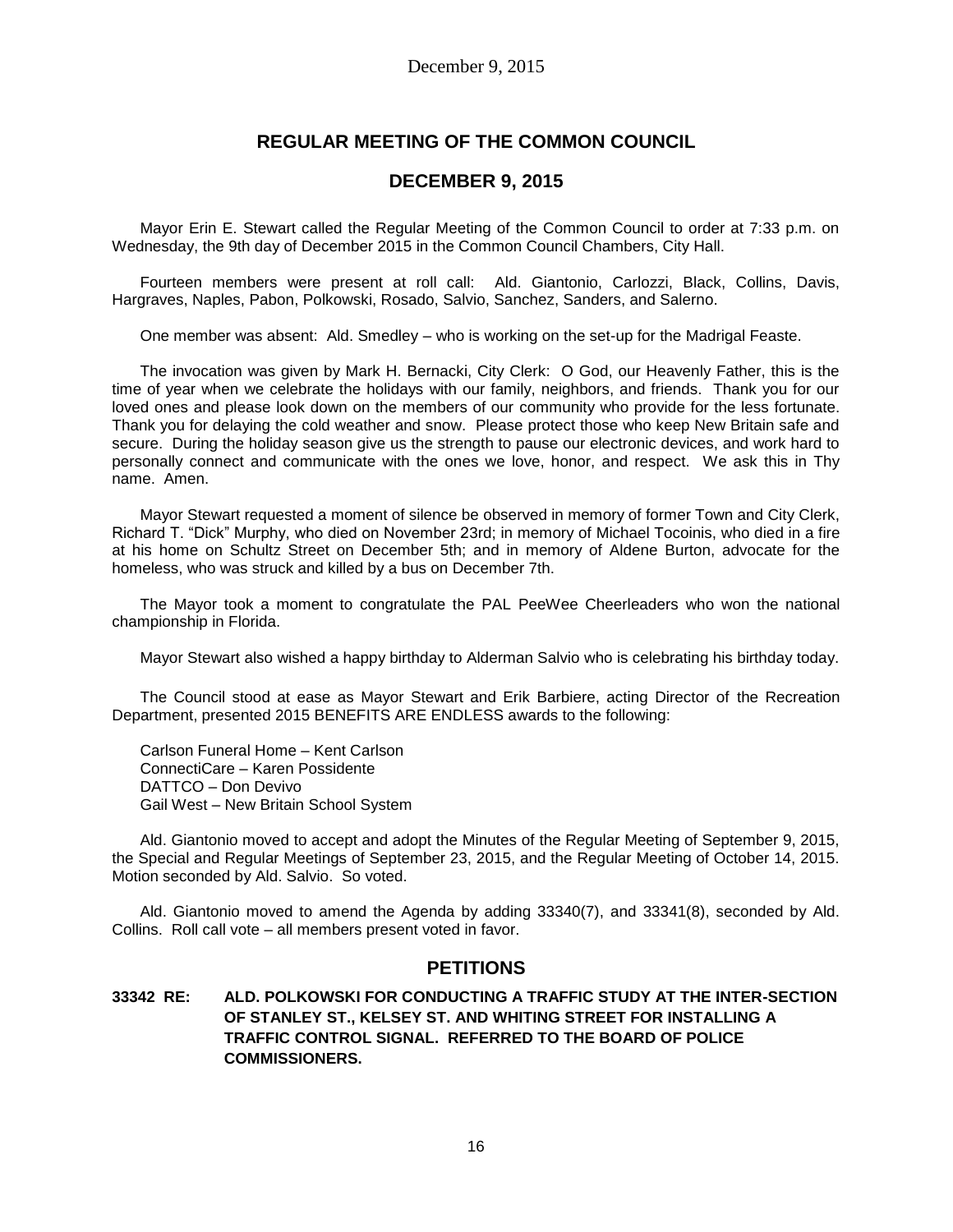## **33343 RE: ALD. NAPLES AND SMEDLEY FOR INVESTIGATING THE ADDITION OF STREET LIGHTING ON THE SOUTH SIDE OF STRATFORD RD. REFERRED TO THE DEPT. OF PUBLIC WORKS.**

Ald. Giantonio moved to accept and adopt the Consent Agenda, seconded by Ald. Salerno. Roll call vote – all members present voted in favor. Approved December 10, 2015 by Mayor Erin E. Stewart.

# **CONSENT AGENDA**

# **CITY CLERK**

### **33324 RE: CLAIMS FOR INJURIES AND/OR PROPERTY DAMAGE**

To Her Honor, the Mayor, and the Common Council of the City of New Britain: the undersigned beg leave to report the following:

#### CLAIMANTS NAME

- Jimenez, Genesis by Atty. Frank Canace
- Kurzyna, Henryk
- Lighty, Patricia A.
- Moffet, Raynette by Atty. Frank Canace
- Rosario, Luis A.
- Ruiz, Marth by Atty. Frank Canace
- Walker, Cathy
- Verbyla, Roberta

Mark H. Bernacki City Clerk

# **PURCHASING DEPARTMENT**

### **33325 RE: BID THRESHOLD ITEMS**

To Her Honor, the Mayor, and the Common Council of the City of New Britain: the undersigned beg leave to report the following:

In accordance with the New Britain Code of Ordinances, Section 2-566, a monthly report of purchases between \$500 and \$7,500 shall be provided to the Common Council. The report shall include a detailed description of items or services purchased, name of vendor, owner of business and dollar amount spent on each individual purchase as well as the aggregate total of spend to date for the fiscal year.

The Finance Department, Purchasing Division has provided an electronic list of monthly purchases. This document is available in the Council office for review by Council members.

Acceptance and adoption is respectfully requested.

Jack Pieper Purchasing Agent

## **33326 RE: PROFESSIONAL SERVICES – ANNUAL TECHNICAL SUPPORT AND MAINTENANCE FOR THE ASSESSOR'S OFFICE SOFTWARE SYSTEM**

To Her Honor, the Mayor, and the Common Council of the City of New Britain: the undersigned beg leave to report the following: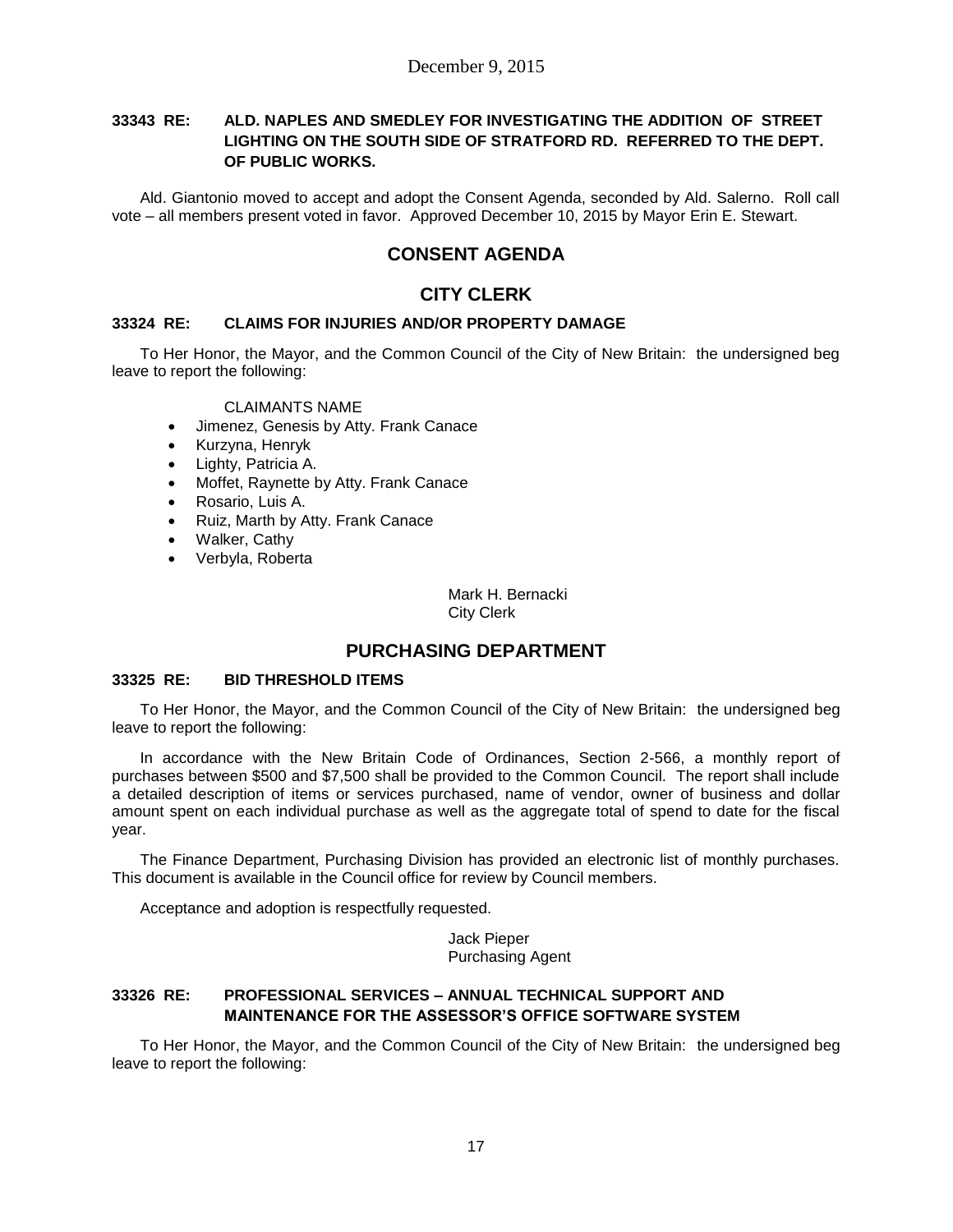In accordance with City Code of Ordinances, Chapter 2, Article VIII, Division 1, Section 2-531 a purchase order was requested by the City Assessor's Office for the annual software maintenance and technical support of their appraisal software.

| Supplier                          | <b>Services</b>             | Amount     |
|-----------------------------------|-----------------------------|------------|
| Vision Government Solutions, Inc. | Annual Software Maintenance | \$7.750.00 |
| Northboro, MA.                    | and Technical Support       |            |

The City Assessor's Office has requested a purchase order for the Annual Software Maintenance and Technical Support of their computer assisted mass appraisal software (CAMA), Vision Appraisal. The Vision Appraisal software maintains data on approximately 17,000 City properties including ownership information, land data and building data, building sketches and photos. Vision's data is used by various City departments, City taxpayers, lawyers, title searchers and is an essential tool for the Assessor's Office in the compilation of the annual real estate Grand List. Vision Government Solutions, Inc. has been providing this annual software maintenance and technical support service to the City Assessor's office since 2002. The Vision Appraisal software is owned by Vision Government Solutions, Inc. and is the predominant software provider for this type of application. Therefore it would be very difficult to find another local software company to provide a competitive bid for annual software maintenance and support. Bid solicitation for the annual renewal of annual software maintenance and technical support would not be beneficial to the City. The cost of this annual software maintenance and technical support is shared by the Public Works Department. Funding for this annual software maintenance and technical support is available in the City Assessor's account number 001107002-5352, Revenue Collections, Data Processing and the Public Works Department's account number 001315001-5436, Public Works Administration, Equipment Maintenance and Repair.

RESOLVED: The Purchasing Agent is hereby authorized to issue a purchase order for \$7,750.00 to Vision Government Solutions, Inc. of Northboro, MA for Annual Software Maintenance and Technical Support of the City Assessor's Office appraisal software.

### Jack Pieper Purchasing Agent

## **33327 RE: COOPERATIVE PURCHASING – COPIER LEASE FOR FIRE DEPARTMENT OFFICE IN CITY HALL**

To Her Honor, the Mayor, and the Common Council of the City of New Britain: the undersigned beg leave to report the following:

In accordance with City Code of Ordinances, Chapter 2, Article VIII, Division 1, Section 2-538 (a), a purchase order was requested by the New Britain Fire Chief for the following under the State of Connecticut's Cooperative Purchasing Plan, Contract Award, #12PSX0026:

| Supplier                              | Description                  | Pricing                                                                              |
|---------------------------------------|------------------------------|--------------------------------------------------------------------------------------|
| A&A Office Systems<br>Middletown, CT. | Lease of a Savin 3003 Copier | \$156.52/Month and \$0.005 per copy<br>over 60,000 copies at end of contract<br>term |

The Fire Chief requested a five (5) year lease of a multifunctional copier that can copy, print, staple, scan, e-mail, duplex and fax for the Fire Department's Office in City Hall. The pricing includes all maintenance, repairs, service, toner and supplies excluding paper for 60,000 copies per the term of the lease. The Fire Department's existing copier lease in their office in City Hall has expired on November 16, 2015. Parts to make needed repairs to the existing copier are becoming harder to obtain and some are no longer available. The monthly lease price submitted by A&A Office Systems for the new copier is the same as the State of Connecticut's Contract, #12PSX0026 that A&A Office Systems has with them. Funding is available for the new Copier Lease in the Fire Department's account number 001212002- 5436, Fire Operations, Equipment Maintenance and Repair.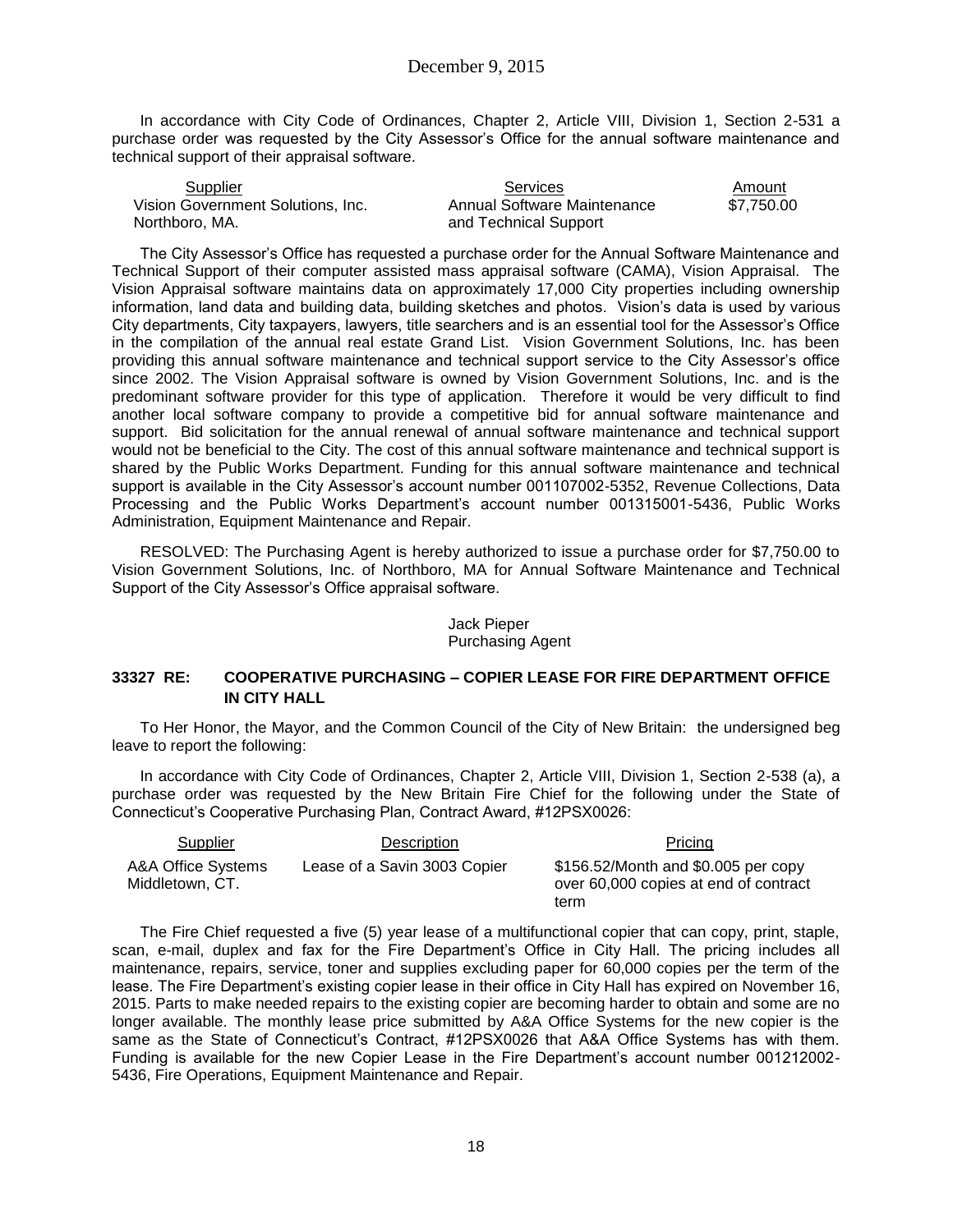## December 9, 2015

RESOLVED: That the Purchasing Agent is hereby authorized to issue a Purchase Order and to enter into a five (5) year lease agreement with A&A Office Systems of Middletown, CT for the lease of a new copier for the Fire Department's City Hall Office at \$156.52 per month utilizing the State of Connecticut's Cooperative Purchasing Plan, Contract Award #12PSX0026.

#### Jack Pieper Purchasing Agent

### **33328 RE: COOPERATIVE PURCHASING – RIFLES AND RELATED EQUIPMENT FOR POLICE DEPARTMENT'S SWAT TEAM**

To Her Honor, the Mayor, and the Common Council of the City of New Britain: the undersigned beg leave to report the following:

In accordance with City Code of Ordinances, Chapter 2, Article VIII, Division 1, Section 2-538 (a), purchase order was requested by the New Britain Police Department for the following under the State of Massachusetts Cooperative Purchasing Plan.

| Supplier                    | Item                               | Qty | Unit Price         | Price       |
|-----------------------------|------------------------------------|-----|--------------------|-------------|
| Interstate Arms Corporation | Stag Rifle                         | 8   | 902.50             | \$7,220.00  |
| Billerica, MA.              | <b>STAG Left Handed Rifle</b>      | 2   | 923.95             | 1,847.90    |
|                             | <b>Electronic Sight System</b>     | 10  | 538.95             | 5,389.50    |
|                             | Flash Lights Laser System          | 10  | 272.95             | 2,729.95    |
|                             | <b>Rifle Shoulder Strap</b>        | 5   | 28.50              | 142.50      |
|                             | Shoulder Strap Attachment          | 5   | 24.50              | 122.50      |
|                             | <b>Rifle Silencer</b>              | 10  | 363.95             | 3,639.50    |
|                             | <b>Light Assembly Switch</b>       | 10  | 30.50              | 305.00      |
|                             | Pressure Switch of Lights          | 10  | 24.95              | 249.50      |
|                             | <b>Ammunition Magazine</b>         | 75  | 13.95              | 1,046.25    |
|                             | <b>Metal Rails for Attachments</b> | 30  | 13.50              | 405.00      |
|                             | Tactic Shoulder Attachment         | 5   | 33.50              | 167.50      |
|                             |                                    |     | <b>Total Price</b> | \$23,264.65 |

The New Britain Police Department requested the purchase of ten (10) new STAG Rifles and Related Equipment for their SWAT Team utilizing the State of Massachusetts's Contract Award #SP16-AMMO-X85. This purchase will enable the Police Department's SWAT Team to have Rifles permanently assigned to them. Presently the SWAT Team shares their Rifles with other officers within the Police Force. The new Rifles will enable them to respond to violent and dangerous gunman situations quickly. The cost of the new STAG Rifles and Related Equipment is being paid for by a grant received by the City from the State of Connecticut. The Police Department Administration requested that the expense for this purchase be taken from their account number 289211121-5659, Drug Investigation Fund, Asset Forfeiture State DARE, operation material and supplies.

RESOLVED: That the Purchasing Agent is hereby authorized to issue a purchase order for \$23,264.65 to Interstate Arms Corporation of Billerica MA for the purchase of ten (10) new STAG Rifles and Related Equipment for the New Britain Police Department's SWAT Team utilizing the State of Massachusetts's Cooperative Purchasing Plan, Contract Award #SP16-AMMO-X85.

> Jack Pieper Purchasing Agent

## **33329 RE: #2 FUEL OIL FOR THE PUBLIC WORKS DEPARTMENT - PROPERTY MANAGEMENT DIVISION**

To Her Honor, the Mayor, and the Common Council of the City of New Britain: the undersigned beg leave to report the following: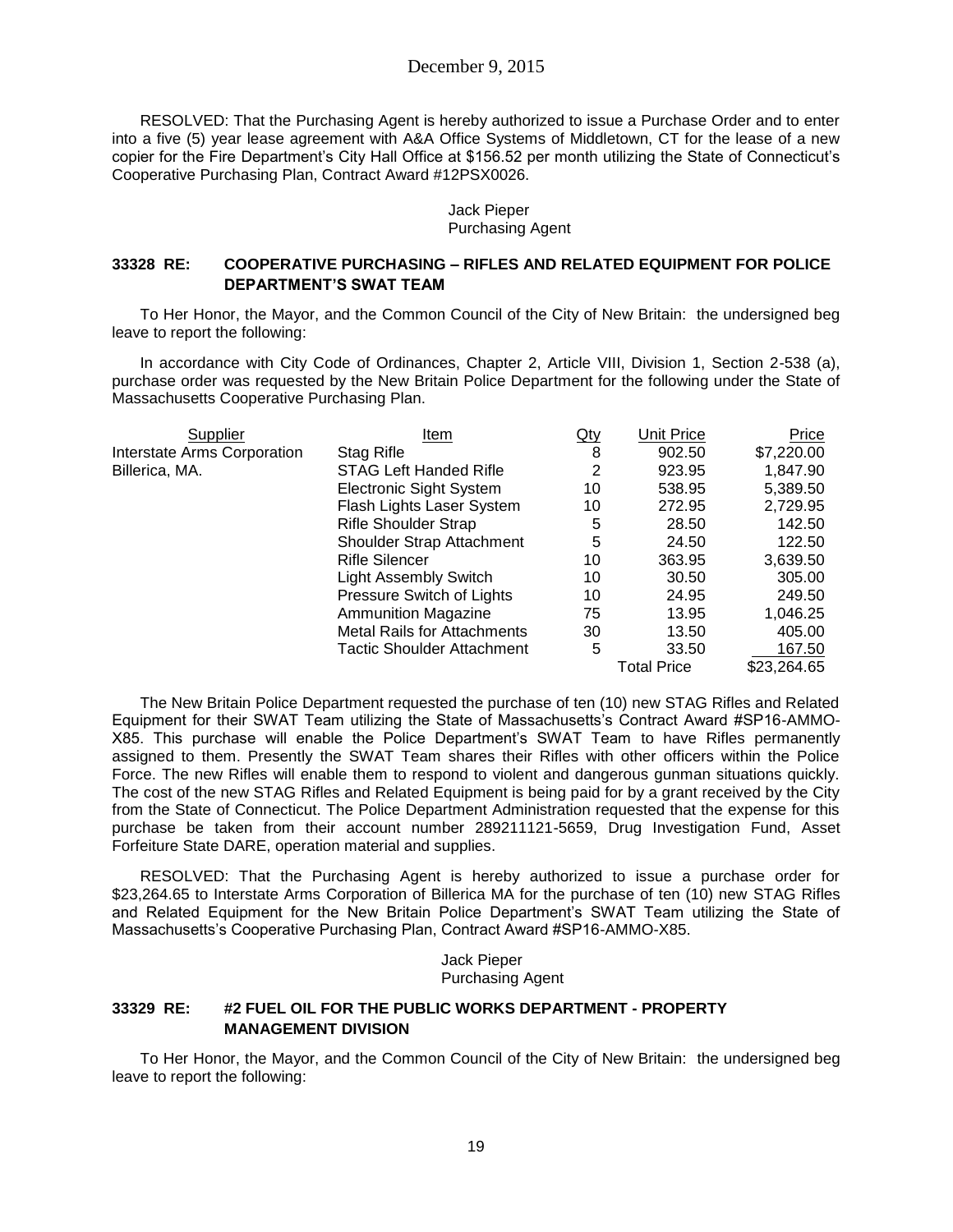Public Bid No. 3847 was solicited and received in accordance with the Purchasing Ordinances of the City of New Britain for the Purchase of #2 Fuel Oil for heating of various City Buildings during the 2015- 2016 winter season for the Public Works Department, Property Management Division. Funding is available for this purchase from the Property Management Division's accounts, 001316004-5621, Outside Grounds, Heat and Gas and 001316002-5621, Building, Grounds, City Hall, Heat and Gas.

Invitations to bid were solicited and the bid was duly advertised in the New Britain Herald Newspaper, the City and State of Connecticut's Department of Administration Services websites and mailed to twentyfour (24) Fuel Oil Companies. The Purchasing Agent did not receive any letters from the Fuel Oil Companies on the mailing list who indicated they could not respond to the bid request. Responses were stated as a differential price per gallon above the low New Haven Harbor Pricing per gallon that will be posted in the Journal of Commerce at the time of delivery and at a fixed price per gallon for the term of the contract. The responses received are in file in Town Clerk's Office.

The bid was reviewed for conformance to specifications by the Director of Fleet and Facilities Department and the Purchasing Agent. Most City buildings utilize natural gas for heating. The #2 Fuel Oil is utilized as a back up should there be a disruption of the delivery of natural gas. Because of the volatility of the energy market, the Director of Fleet and Facilities is recommending that the Bid be awarded at a fixed price to Tuxis-Ohr's Fuel, Inc. of Meriden, CT who submitted the lowest fixed price of \$1.6551 per gallon.

RESOLVED: That the Purchasing Agent is hereby authorized to issue a purchase order and enter into a contract with Tuxis-Ohr's Fuel, Inc. of Meriden, CT for #2 Fuel Oil at a fixed rate of \$1.6551 per gallon for a period from December 14, 2015 to December 13, 2016 per the pricing, terms and specifications of Public Bid No. 3847.

Jack Pieper Purchasing Agent

### **33330 RE: MULTI CONDUCTOR PORTABLE TELEVISION INSPECTION SYSTEM – PUBLIC WORKS DEPARTMENT**

To Her Honor, the Mayor, and the Common Council of the City of New Britain: the undersigned beg leave to report the following:

Public Bid No. 3850 was solicited and received in accordance with the Purchasing Ordinances of the City of New Britain for a Multi Conductor Portable Television Inspection System for the Public Works Department, Utilities Division. Funds are available for this purchase within the Public Works Department, Utilities Division's account number 208315101-5740, Sewer Expenses, Other Misc. Equipment.

Invitations to bid were solicited and the bid was duly advertised in the New Britain Herald Newspaper, the City and State of Connecticut's Department of Administration Services websites and mailed to Five (5) Multi Conductor Portable Television Inspection System Companies. The Purchasing Agent did not receive any letters from the Multi Conductor Portable Television Inspection System Companies on the mailing list indicating they could not provide a response to the bid request. Only one (1) response was received. The response is on file in Town Clerk's Office.

The bid was reviewed for conformance to specifications by the Public Works Department, Utilities Division's Administration and the Purchasing Agent. The Multi Conductor Portable Television Inspection System will be used by the Utilities Division to inspect the interior of sanitary and storm sewer mains. This inspection will help them to determine the cause and location of grease buildup, roots, cracks in the pipe and illicit interconnections so repairs and corrective action can be conducted promptly to the sewer line to get it back in operation. Therefore the Deputy Director of the Public Works Department, Utilities Division, is recommending the bid be awarded to the Bahr Sales, Inc. of Wallingford, CT who submitted the only bid and met all of the bid specifications.

RESOLVED: That the Purchasing Agent be and is hereby authorized to issue purchase order for \$72,100.00 to Bahr Sales, Inc. of Wallingford, CT for the purchase of a Multi Conductor Portable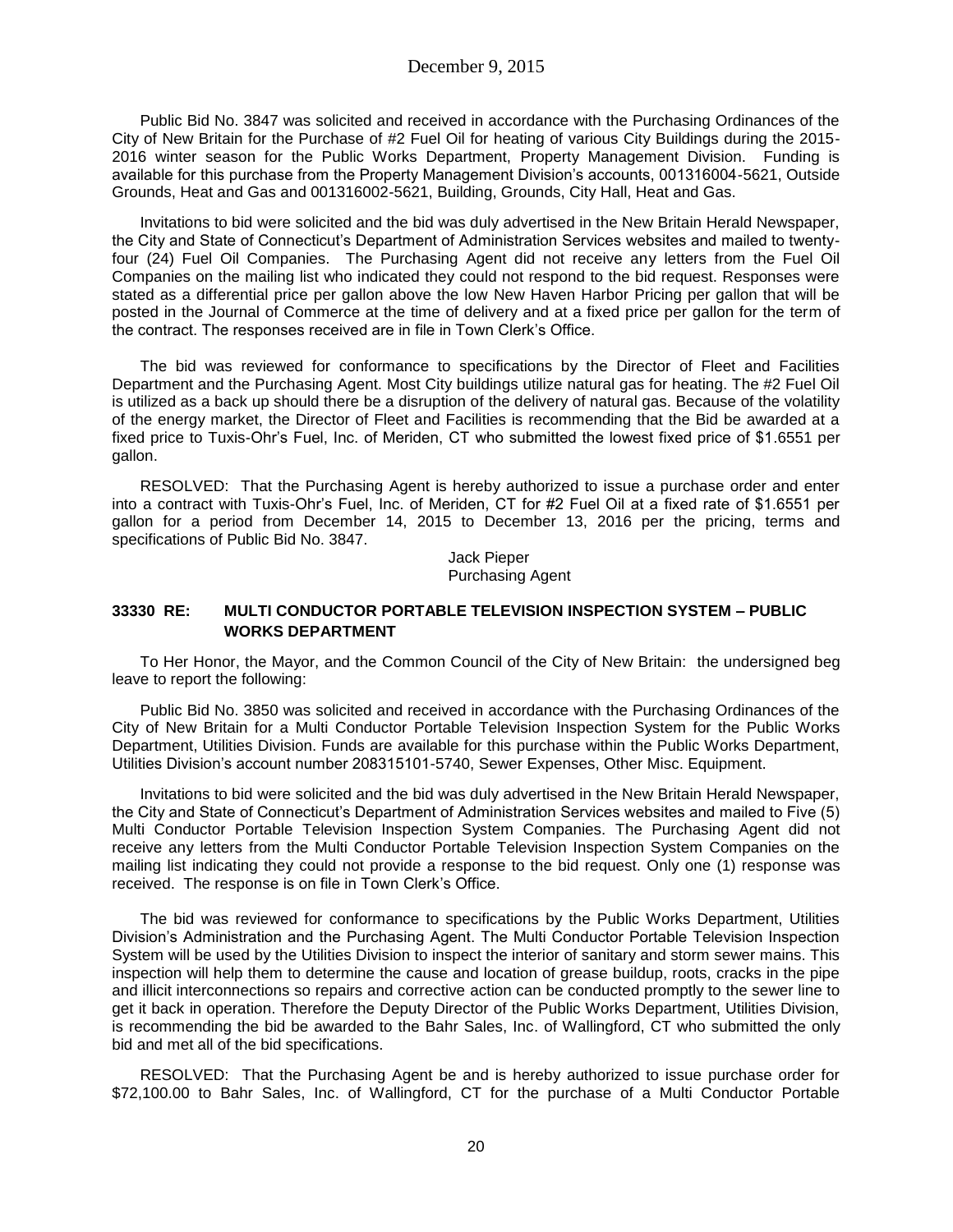Television Inspection System for the New Britain Public Works Department, Utilities Division, per the terms and specifications of Public Bid Number 3850.

> Jack Pieper Purchasing Agent

### **33331 RE: SALE OF SURPLUS EQUIPMENT AND VEHICLES**

To Her Honor, the Mayor, and the Common Council of the City of New Britain: the undersigned beg leave to report the following:

Public Bid No. S169 was solicited and received in accordance with the Purchasing Ordinances of the City of New Britain for the sale of equipment that was deemed surplus or un-repairable by the Public Works Department.

Invitations to bid were solicited and the bid was duly advertised in the New Britain Herald Newspaper, the City and State of Connecticut's Department of Administration Services websites and mailed to two hundred and sixteen (216) companies and/or individuals. The responses received are on file in Town Clerk's Office. Award of bids has been highlighted on the attachment on file.

The bids were reviewed, and checked for conformance to the minimum bid requirements by the Purchasing Agent. The results were given to the Public Works Department Administration for their review. Therefore the Purchasing Agent is recommending the sale of Surplus Equipment and Vehicles be sold to the highest bidder as shown on the attachment. The total dollar amount that the City will receive for the Sale of Surplus Equipment and Vehicles will be \$81,350.77.

RESOLVED: That the Purchasing Agent is hereby authorized to sell the Surplus Equipment and Vehicles to the highest bidder per the attached highlighted pricing of Public Bid No. S169.

> Jack Pieper Purchasing Agent

# **TAX COLLECTOR**

### **33332 RE: TAX ABATEMENTS, CORRECTIONS AND REFUNDS**

To Her Honor, the Mayor, and the Common Council of the City of New Britain: the undersigned beg leave to report the following:

The Collector of Taxes has referred a list of tax abatements, corrections and refunds. Acceptance and adoption is respectfully recommended.

> Cheryl S. Blogoslawski Tax Collector

# **CLAIMS COMMITTEE**

### **33333 RE: SETTLEMENT OF CLAIMS EVELYN DELGADO**

To Her Honor, the Mayor, and the Common Council of the City of New Britain: the undersigned beg leave to report the following:

The Standing Claims Subcommittee of the Committee on Administration, Finance and Law at a special meeting held on Wednesday evening, December 2, 2015, at 6:30 PM in Room 201, City Hall, having held public hearings and made investigations of said claims, respectfully begs leave to recommend the following: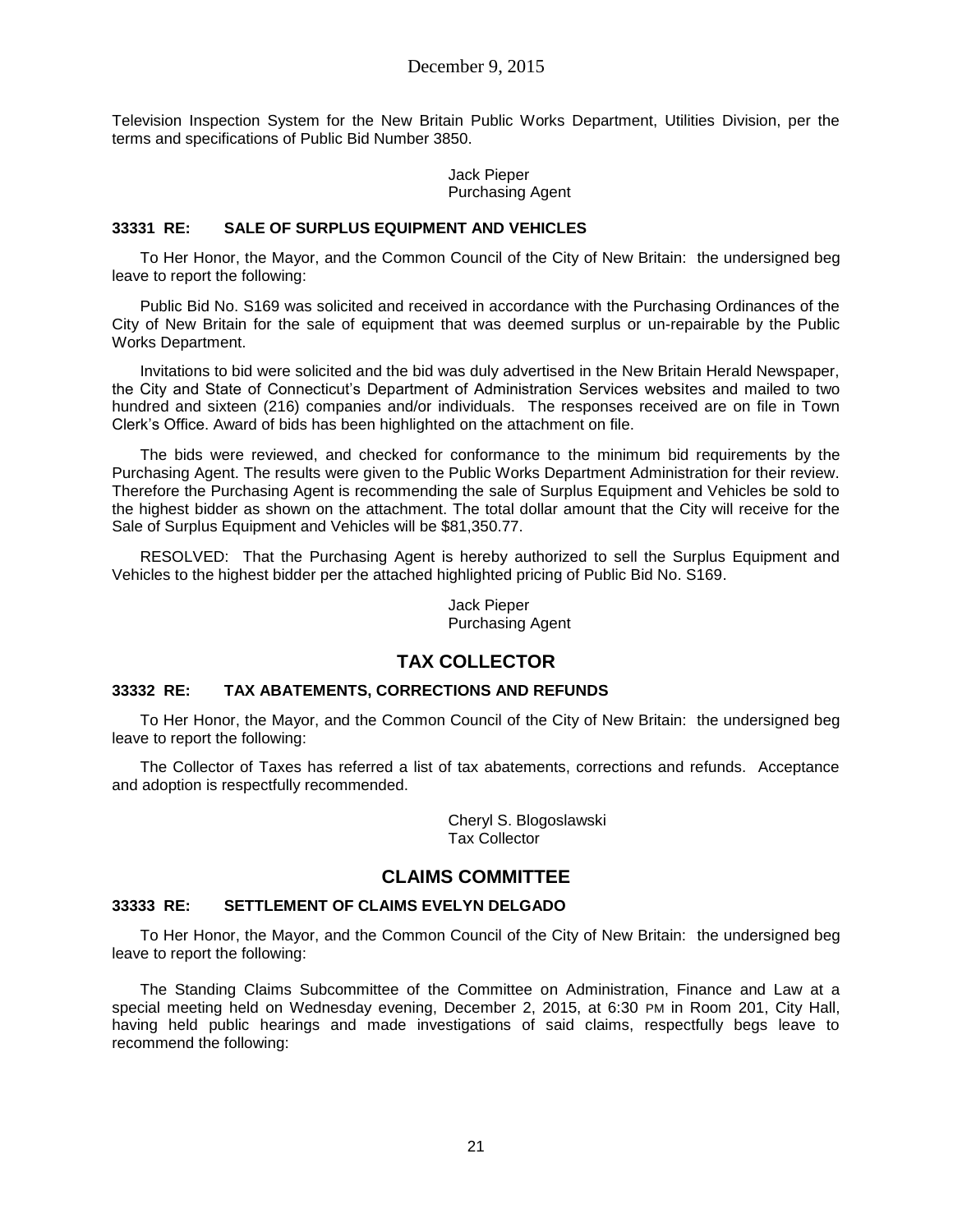RESOLVED; that the sum of \$23,010.73 be paid to Evelyn Delgado of 80 Mitchell Street, New Britain, Conn., in full settlement of her claim of property damages sustained as a result of the City's sewer main back up on August 19, 2015.

> Alderman Don Naples Chair

# **NEW BUSINESS**

# **RESOLUTIONS**

### **33334 RE: SEASON'S GREETINGS – 2015**

To Her Honor, the Mayor, and the Common Council of the City of New Britain: The undersigned beg leave to recommend the adoption of the following:

WHEREAS; we rejoice with our families during the holiday season and this is the time of year when we reflect on traditional values and what is truly worthwhile in our lives; and

WHEREAS; families and friends gather to reflect on the past year and look forward with hope to the New Year; NOW, THEREFORE, BE IT

RESOLVED; by the Common Council of the City of New Britain that the Common Council expresses its sincere wish for a Holiday of Peace, Love, Hope, Joy and Happiness and a Happy, Healthy, Prosperous New Year to all the citizens of New Britain.

> Alderman Jamie Giantonio President Pro Tempore

Alderman Daniel Salerno Majority Leader

Alderman Carlo Carlozzi, Jr. Minority Leader

Alderman Wilfredo Pabon Assistant Majority Leader

Alderman Robert Smedley Assistant Majority Leader

Alderwoman Shirley Black Alderman Tremell Collins Alderman Daniel Davis Alderman Jerrell Hargraves Alderman Don Naples Alderman Chris Polkowski Alderman Kristian Rosado Alderman Louis Salvio Alderman Emmanuel Sanchez Alderman Jim Sanders, Jr.

Ald. Davis moved to accept and adopt, seconded by Ald. Pabon. So voted. Approved December 10, 2015 by Mayor Erin E. Stewart.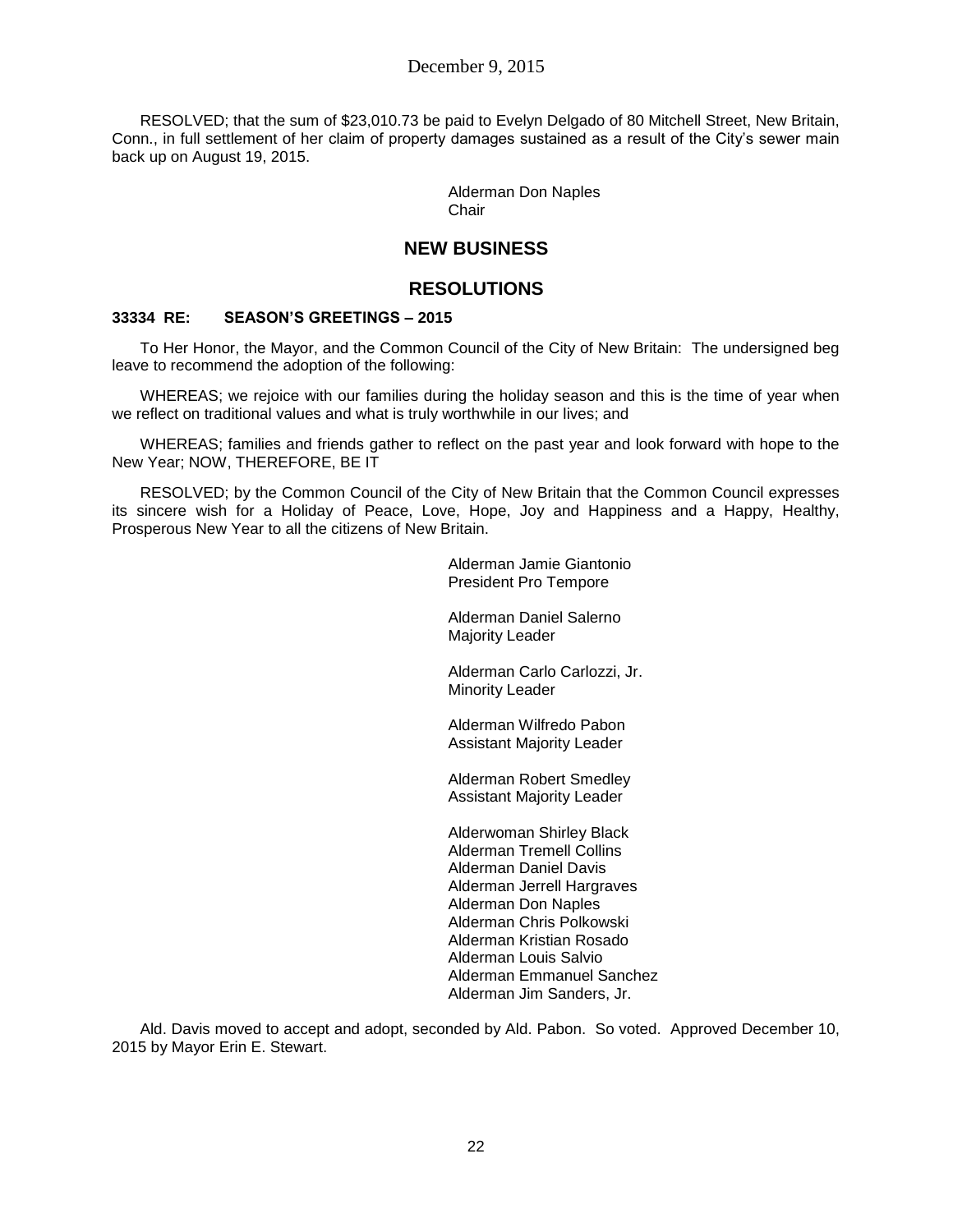## **33335 RE: PROPOSED AMENDMENT TO SEC. 2-44.1 OF THE ORDINANCES ALLOWING THE HOLDING OF A BONDING COMMITTEE MEETING AND COMMON COUNCIL SPECIAL MEETING ON THE SAME DAY**

*Proposed amendment on file in Town Clerk's Office.*

Ald. Giantonio moved to accept and refer to the Committee on Administration, Finance and Law, seconded by Ald. Carlozzi. So voted. Approved December 10, 2015 by Mayor Erin E. Stewart.

## **33336 RE: BUDGET AMENDMENT – AGREEMENT WITH MILONE AND MACBROOM – DETAILED STATION AREA PLANS OF DEVELOPMENT – CTFASTRACK STATIONS - \$250,000**

To Her Honor, the Mayor, and the Common Council of the City of New Britain: the undersigned beg leave to recommend the adoption of the following:

WHEREAS, On November 12, 2014 the Common Council approved Resolution 32920 authorizing the Mayor to sign a grant application and other documents associated with administering the Office of Policy and Management (OPM) Transit-Oriented Development (TOD) Planning Grant, if awarded, including any amendments thereto;

WHEREAS, The City of New Britain was selected for the OPM grant award in the amount of \$250,000 to develop Detailed Station Area Plans of Development around the three City of New Britain CTfastrak stations;

WHEREAS, Milone and MacBroom is one of the City's On-call Consultants who specializes in TOD planning and is the consultant that prepared the City of New Britain Downtown Plan and Strategy Report;

WHEREAS, The Public Works Department seeks to engage Milone and MacBroom to prepare the Detailed Station Area Plans of Development in accordance with the terms of the OPM TOD Planning Grant Award for a fee of \$250,000;

WHEREAS, funding for this work will be reimbursed by the OPM in accordance with the terms of the OPM TOD Planning Grant Award;

NOW, THEREFORE, BE IT RESOLVED, that the Common Council authorizes the Department of Public Works to enter into agreement with Milone and MacBroom, the Purchasing Agent to issue a purchase order in the amount of \$250,000 to Milone and MacBroom for the Detailed Station Area Plans of Development and that the following budget appropriation be made:

| Increase Expenditures:<br>255315016-5331 | <b>OPM TOD Grant - Professional Services</b> |                                                  | \$250,000 |
|------------------------------------------|----------------------------------------------|--------------------------------------------------|-----------|
| Increase Revenues:<br>255315016-4222     | <b>OPM TOD Grant - State</b>                 |                                                  | \$250,000 |
|                                          |                                              | Alderman Don Naples<br>Alderman Jim Sanders, Jr. |           |

Ald. Naples moved to accept and adopt, seconded by Ald. Polkowski. So voted. Approved December 10, 2015 by Mayor Erin E. Stewart.

## **33337 RE: AUTHORIZING THE MAYOR TO EXECUTE AN ORDER ON CONSENT WITH THE UNITED STATES ENVIRONMENTAL PROTECTION AGENCY (SELF-ASSESSMENT OF THE CITY'S SANITARY SEWER COLLECTION SYSTEM)**

To Her Honor, the Mayor, and the Common Council of the City of New Britain: the undersigned beg leave to recommend the adoption of the following: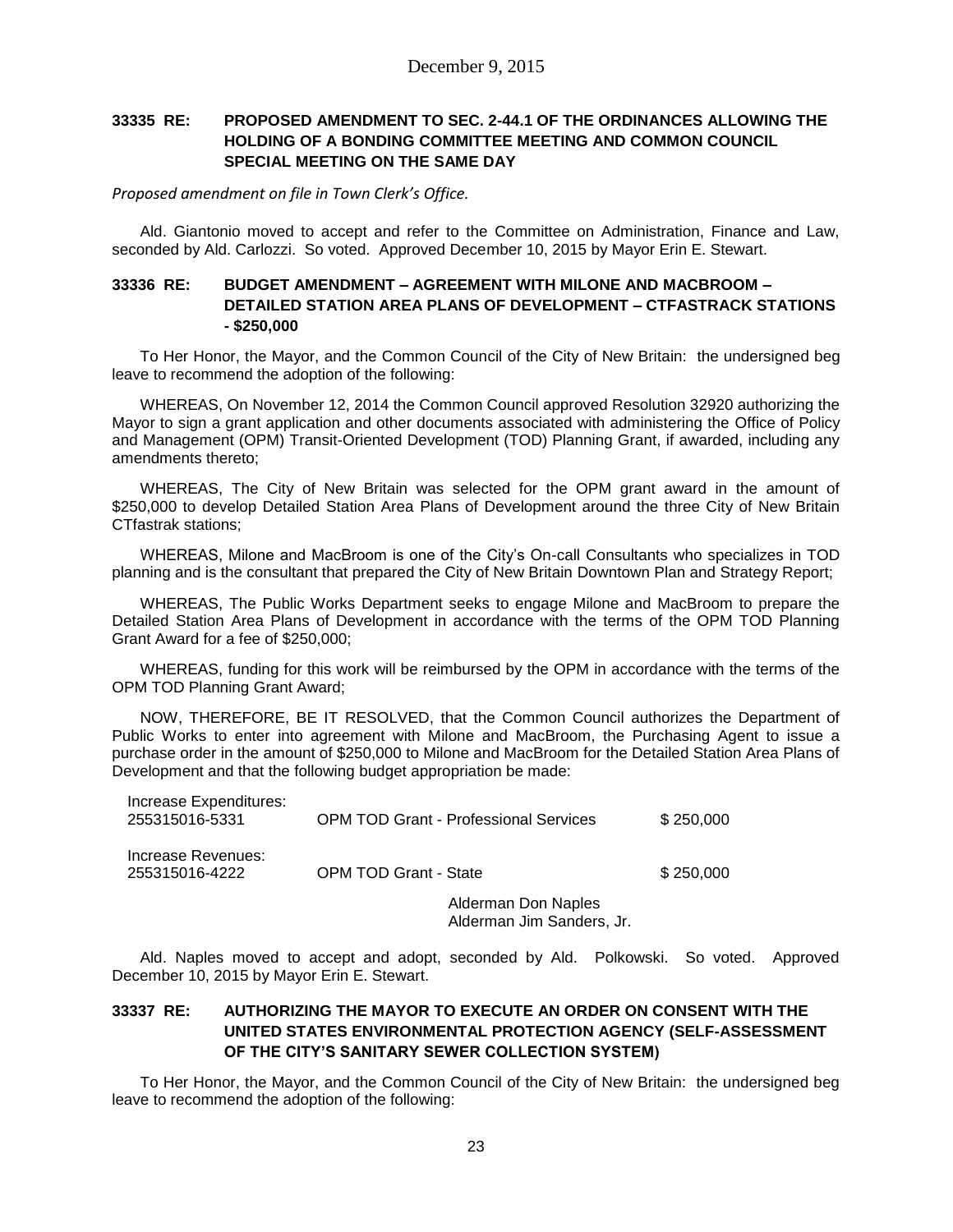WHEREAS, the City of New Britain and the U.S. Environmental Protection Agency ("EPA") propose to enter into an Order on Consent for a Capacity, Management, Operation and Maintenance ("CMOM") Program Self-Assessment of the City's Sanitary Sewer Collection System; and,

WHEREAS, the EPA and the City wish to memorialize their understandings concerning their respective duties, rights, liabilities and obligations for purposes of entering into this Order on Consent only; and,

WHEREAS, the City shall determine whether improvements to the City's preventive maintenance practices are necessary in order to preserve the infrastructure of the Sanitary Sewer Collection system and to prevent future Bypasses from the Collection System; and,

THEREFORE Be It Resolved, that Erin E. Stewart, Mayor, be, and is hereby authorized to execute on behalf of the City of New Britain an ORDER ON CONSENT in Docket No. CWA-01-15-007 with the United States Environmental Protection Agency.

> Alderman Don Naples Alderman Jim Sanders, Jr. Common Council Liaisons Public Works Department

Ald. Sanders moved to accept and adopt, seconded by Ald. Davis. So voted. Approved December 10, 2015 by Mayor Erin E. Stewart.

### **33338 RE: BUDGET AMENDMENT – SEWER FUND BUDGET - \$397,100**

To Her Honor, the Mayor, and the Common Council of the City of New Britain: the undersigned beg leave to recommend the adoption of the following:

Whereas, the Sewer Fund is a Special Revenue Fund of the City of New Britain; and

Whereas, the fiscal year 2015 Sewer Fund (Fund 208) results from operations concluded with a surplus; and

Whereas, a reserve of monies were recognized and allocated within fund balance; and,

Whereas, the Public Works Utilities Division needs a Multi Conductor Portable Television Inspection System to make our operations more efficient; and

Whereas, the Public Works Utilities Division needs Consulting Engineering assistance for a Capacity, Management, Operation and Maintenance ("CMOM") Program Self-Assessment of the City's Sanitary Sewer Collection System.

Therefore be it RESOLVED, that the Sewer Fund budget be amended as follows:

|                                    | Sewer Operating Fund (208)                   |                   |
|------------------------------------|----------------------------------------------|-------------------|
| Increase Revenue<br>208315101-4571 | Revenue - Fund Balance                       | 397,100           |
| Increase Expenditure               |                                              |                   |
| 208315101-5740<br>208315101-5453   | Other Misc. Equip.<br>Engineering/Appraisals | 72,100<br>325,000 |

Alderman Don Naples Alderman Jim Sanders, Jr.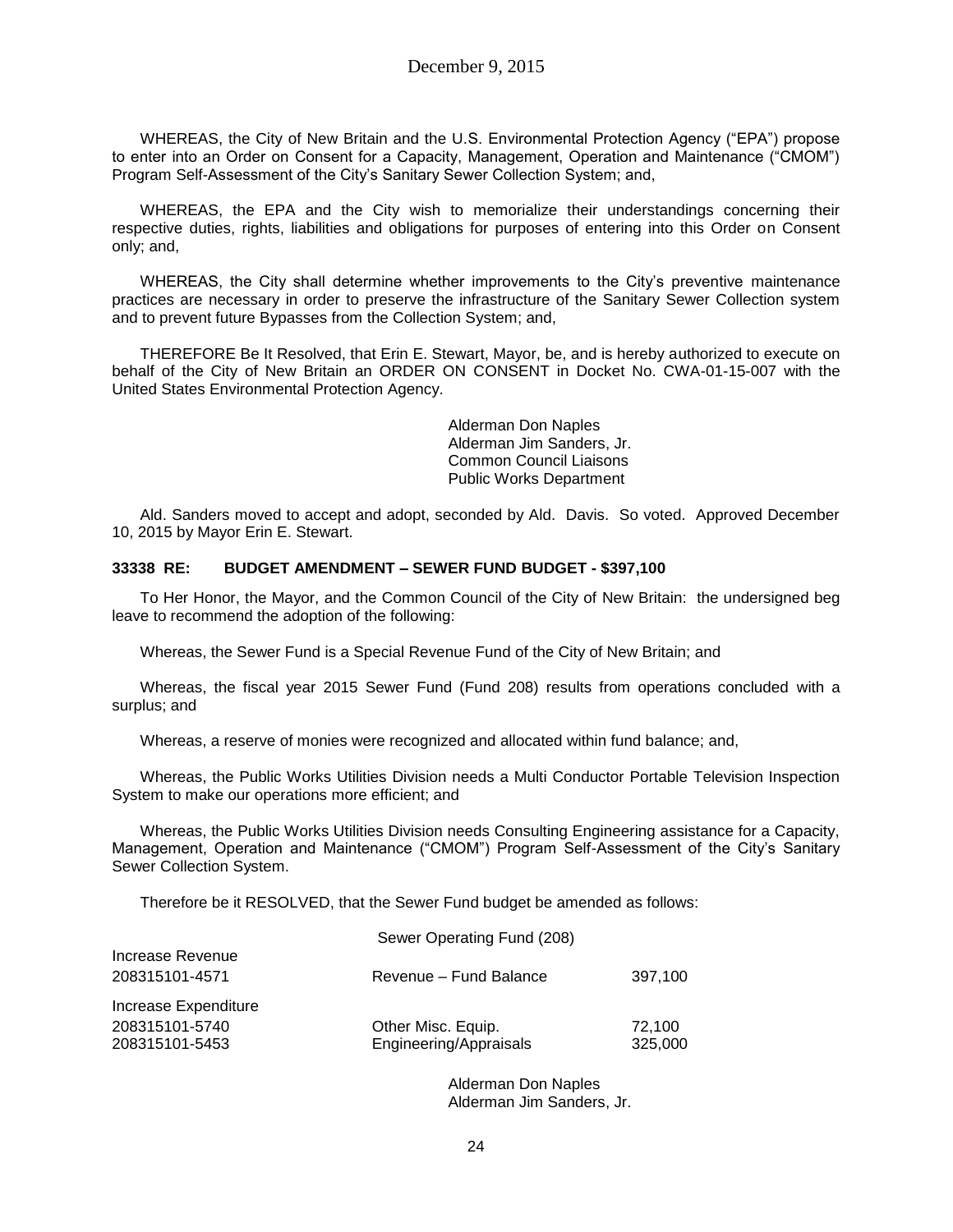Ald. Sanders moved to accept and adopt, seconded by Ald. Davis. So voted. Approved December 10, 2015 by Mayor Erin E. Stewart.

## **33339 RE: JOINT FUNDING AGREEMENT BETWEEN THE BOARD OF WATER COMMISSIONERS AND THE U.S. DEPARTMENT OF THE INTERIOR (WATER RESOURCES INVESTIGATIONS)**

To Her Honor, the Mayor, and the Common Council of the City of New Britain: the undersigned beg leave to recommend the adoption of the following:

Whereas, the New Britain Board of Water Commissioners has participated for a number of years with the U.S. Department of the Interior in the water resources investigations, including collection and analysis of surface water data at the stream-gaging station located in Burlington; and,

Whereas, the project is jointly funded from Water Dept. and federal funds; for the period October 1, 2015 through September 30, 2016, funding for the program will be as follows:

| New Britain Water Department    | \$5,000 |
|---------------------------------|---------|
| U.S. Department of the Interior | \$3,750 |

And,

Whereas, the Board of Water Commissioners at its November 10, 2015 meeting approved the program agreement; therefore, be it

Resolved, that the Board of Water Commissioners is hereby authorized to enter into a joint funding agreement with the U.S. Department of the Interior for the above-stated purpose.

> Ald. Christopher Polkowski Common Council Liaison - Water Dept.

Ald. Polkowski moved to accept and adopt, seconded by Ald. Naples. So voted. Approved December 10, 2015 by Mayor Erin E. Stewart.

### **33340 RE: PROPOSED AMENDMENT TO SEC. 2-823 OF THE ORDINANCES REMOVING THE RESIDENCY REQUIREMENT FOR FINANCE DIRECTOR**

### *Proposed Amendment on File in Town Clerk's Office*

Ald. Giantonio moved to accept and refer to the Committee on Administration, Finance and Law, seconded by Ald. Salerno. So voted. Approved December 10, 2015 by Mayor Erin E. Stewart.

### **33341 RE: THE MAYOR'S SELECTION OF ERIK BARBIERI AS THE DIRECTOR OF RECREATION AND COMMUNITY SERVICES**

To Her Honor, the Mayor, and the Common Council of the City of New Britain: the undersigned beg leave to recommend the adoption of the following:

WHEREAS, according to the New Britain City Charter, Article VIII, 8-6 (a) (1), "The head of the Department shall be the Director…"

WHEREAS, the position of Director is currently vacant; and